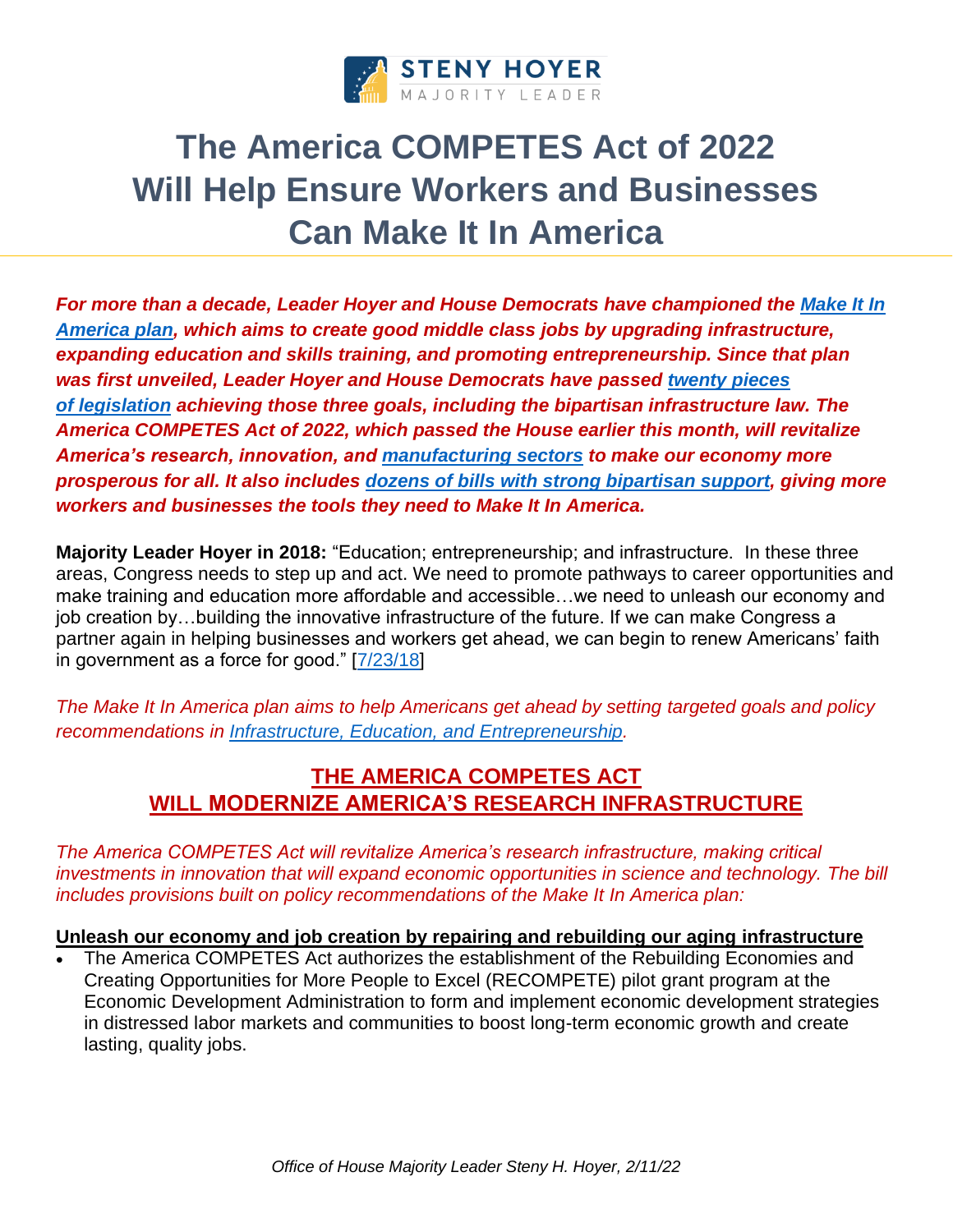## **Build the innovative infrastructure of the future**

• The America COMPETES Act includes a substantial investment in funding for the National Science Foundation, directing investments to critical research-enabling infrastructure, including the Mid-Scale Research Infrastructure program.

## **Build a reliable, efficient, and resilient electrical grid that includes clean-energy resources**

- The America COMPETES Act directs funding to create a strategic transformer reserve, facilitate domestic manufacturing, and test critical electric grid equipment to reduce vulnerability and increase resiliency in the event of severe damage to the electrical grid.
- The America COMPETES Act includes funding to support research to advance the next generation of energy storage, solar, fusion energy, carbon capture, and bioenergy technologies, among many other areas, to promote clean energy technologies across America and help improve resiliency and modernization of our electrical grid.

# **BY PROMOTING PATHWAYS TO STEM CAREERS, THE AMERICA COMPETES ACT MEETS THE EDUCATION GOALS OF THE MAKE IT IN AMERICA PLAN**

*By extending pathways to career apprenticeships through provisions from the National Apprenticeship Act and expanding access to STEM coursework among other provisions, the America COMPETES Act builds a stronger, modern workforce and allows workers to build better lives for their families, fulfilling the education goals of the Make It In America agenda.* 

### **Promote pathways to career opportunities**

- The legislation establishes a new grant program to improve our global competitiveness by increasing equitable access to computer-science education and computational-thinking skills for students enrolled in K-12 public schools.
- The America COMPETES Act also supports early-career scientists conducting research at the institutions of their choice, makes investments in clean energy technology research, and supports technology development at small businesses.
- The bill additionally authorizes \$250 million over five years for a new grant program operated by the Department of Education to increase students' access to postsecondary STEM "pathways" by exposing them to STEM coursework, reducing college costs, and improving postsecondary credit transfers – all Make It In America proposals.

### **Make training and education accessible and affordable**

- The America COMPETES Act reauthorizes the National Apprenticeship Act and incentivizes new initiatives such as promoting diversity in apprenticeships and increasing women's participation; encourages building new partnerships among labor unions, educational institutions, and industry to launch new apprenticeship tracks from classrooms and training centers into full-time jobs, all policies championed by Leader Hoyer as part of the Make It In America plan.
- The America COMPETES Act authorizes a telecommunications-sector workforce-training grant program, Improving Minority Participation and Careers in Telecommunications Act (IMPACT), for minority-serving institutions to develop job-training programs in partnership with industry, Registered Apprenticeships, or labor organizations.
- The bill also accelerates efforts to increase diversity and inclusion in STEM by providing research on participation and trajectories of historically underrepresented groups, raising awareness within federal science agencies and higher-education institutions about barriers faced by these groups, and identifies and implements best practices to lower these barriers while creating grants for higher-education institutions to implement reforms to increase diversity.